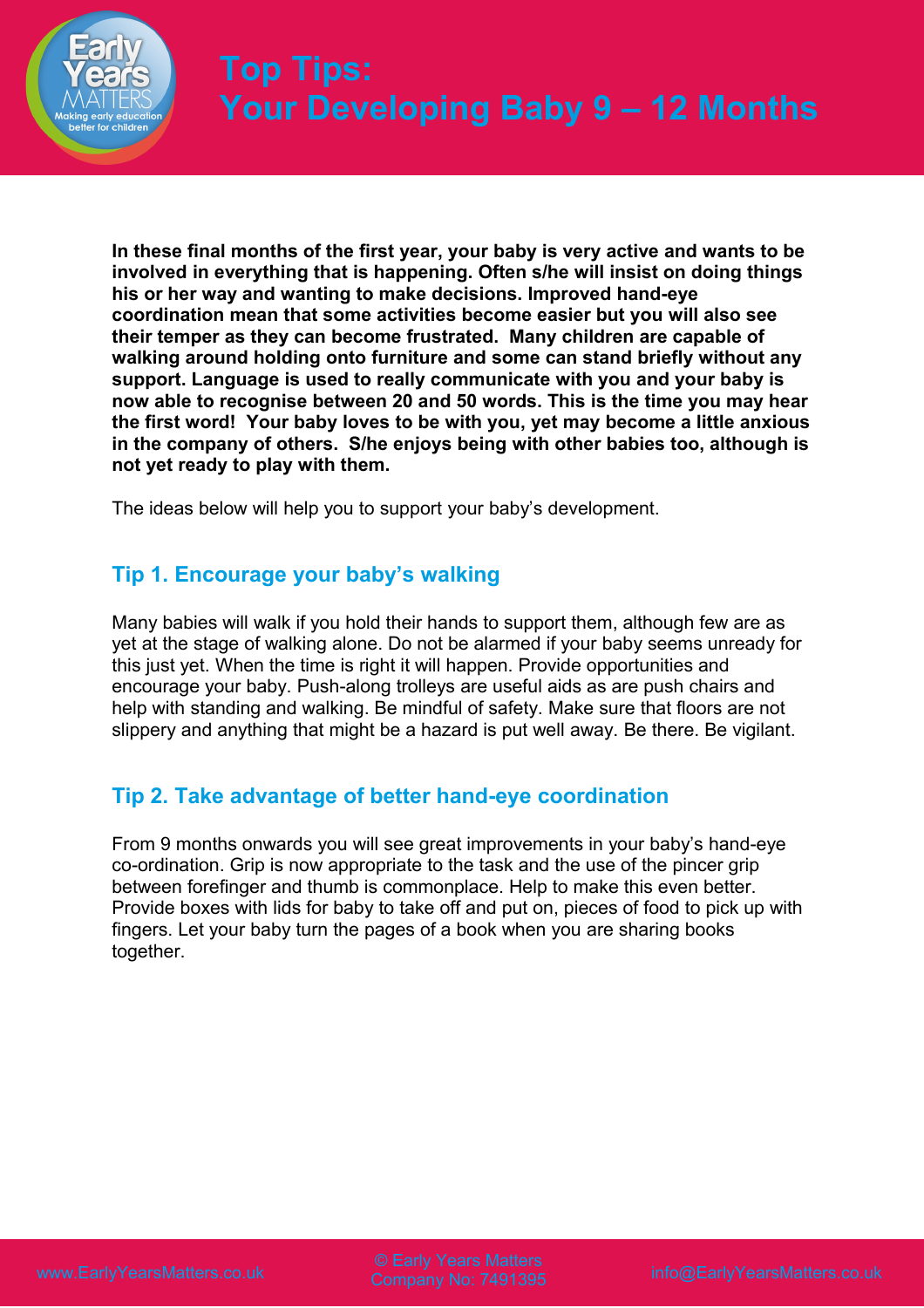# **Tip 3. See dropping of objects as learning**

Your baby loves to drop objects and toys. At this stage h/she does this because she can control this voluntarily. Your baby is delighted to see an object fall and you pick it up only to repeat the action again and again. This is real learning. Baby is learning about cause and effect. If I do this, then is happens. Such learning includes finding out about weights, estimating distances and about gravity.

#### **Tip 4. Support increased concentration and patience**

You will see this a lot when your baby is playing. When stacking blocks or beakers to build towers, you will notice that your baby wants to finish the job in hand. H/she spends considerable time at this and is delighted when it is completed. Encourage this.

# **Tip 5. Use pointing and turn taking to help pre-speaking**

Your baby is keen to point to things nearby. Vision has improved and hand-eye coordination with it. Your baby can track objects that move now. Use these opportunities to add language, "Yes, that is your train, isn't it". When you are speaking, give instructions. "Please pass me your spoon". You can expect baby to follow this instruction and reward when this is done. In conversation, pause after you have spoken, to give time for your baby to respond.

#### **Tip 6. Expect a first word**

True! Towards the end of the first year, many babies will say their very first word. It may be "da-da" (and not "ma-ma" as the 'd' sound is easier for babies to pronounce). Girls tend to speak earlier than boys on average. Babbling still continues but you may notice the noises are now more meaningful. To help this you should be talking to your baby constantly so that h/she hears spoken language as much as possible.

#### **Tip 7. Extend language skills**

Do not put pressure on the baby, as they have their own individual time clock. Instead help this process. What you say provides a model for the child to copy and builds vocabulary. Use short simple sentences. Extend their babbling with complete sentences like, "Yes, this is your biscuit. It is a very nice biscuit". Vary voice tone.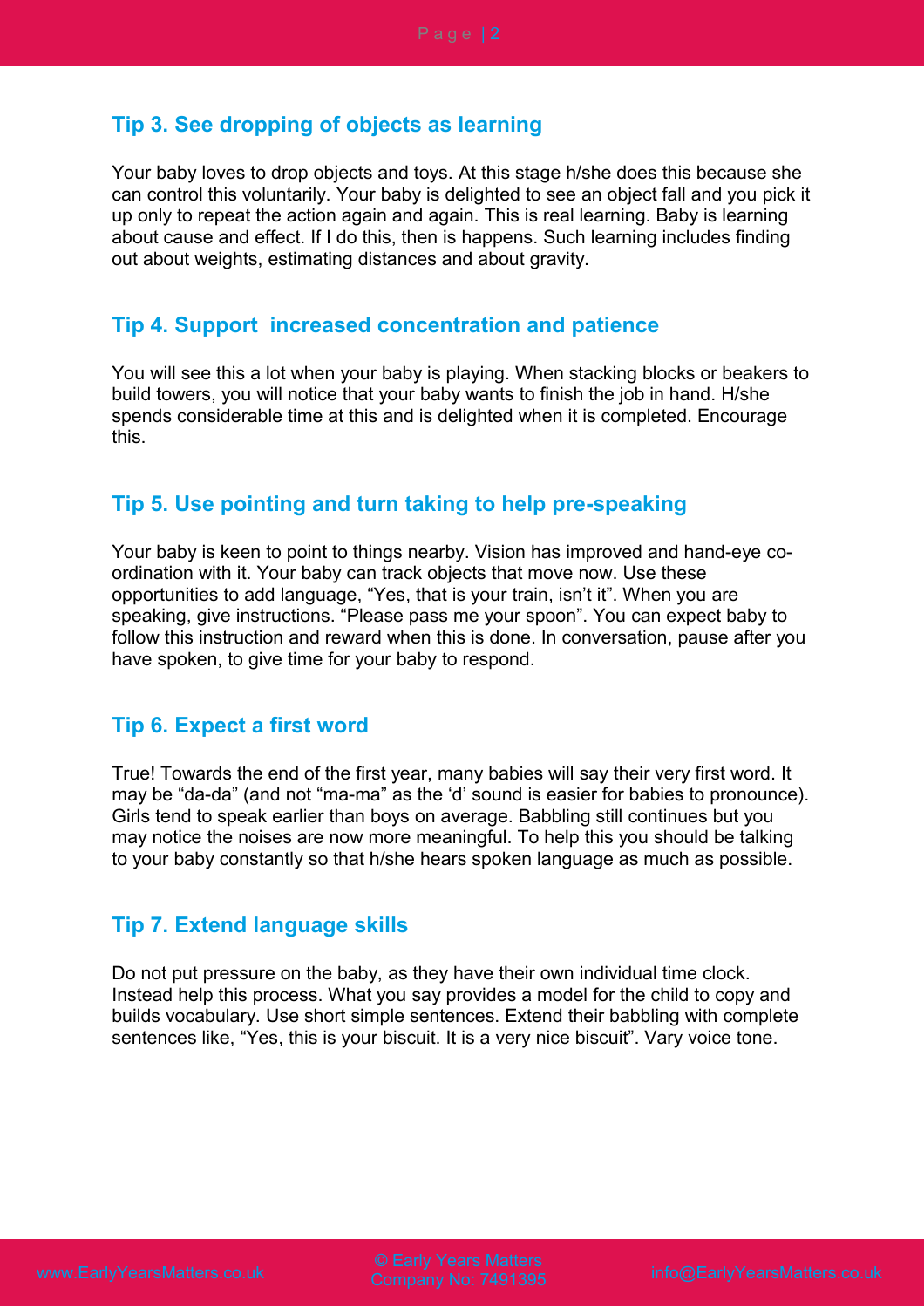# **Tip 8. Start with making marks (scribbles)**

Some babies are interested in making marks from this age. Let them have a go with some coloured chalks and make marks on a small board or on a large piece of paper. H/she will love making random swirling patterns. Encourage these early and important efforts with lots of praise. This is the beginning of writing.

# **Tip 9. Reassure in social situations**

Self-confidence drops a little towards the end of the first year. Your baby may appear clingy and constantly seeking assurance from you in new situations. Provide this. Be relaxed with your baby and especially when with other people. Give praise, hugs. Let your baby know h/she is safe and secure and that being with others is a good thing.

# **Tip 10. Be a good role model**

One way that babies learn is by copying. Let your baby see you doing everyday tasks – preparing food, getting dressed, washing. H/she will want to copy these actions. When you are playing, she will wish to copy what you do too**.** Model good behaviour making it clear what is expected. Model what you want to see. Your baby is learning those important social skills and this takes time.